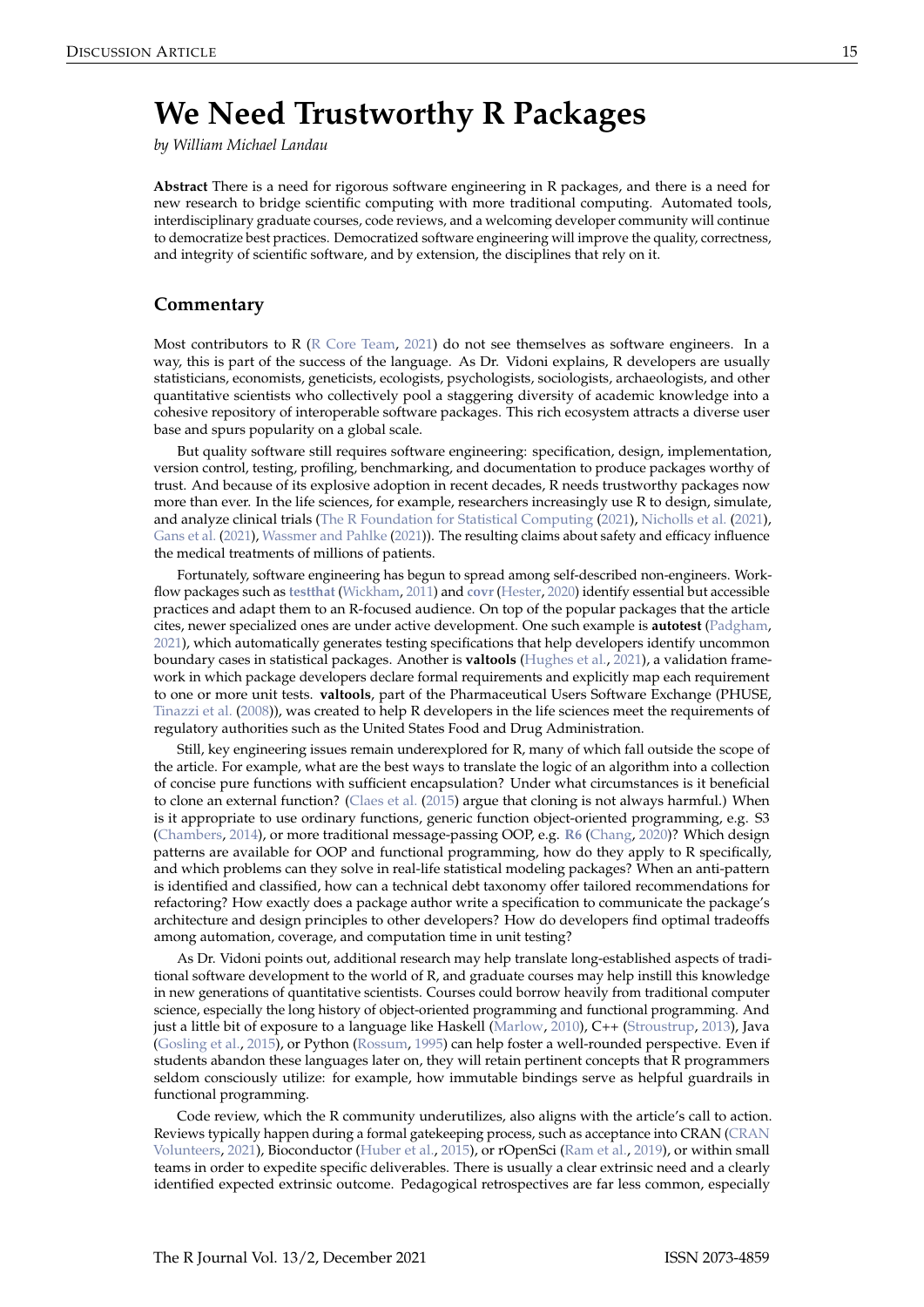<span id="page-1-13"></span>across different organizations, but they can be eye-opening experiences that substantially improve the awareness and capabilities of the mentees.

New social technologies could increase the frequency and effectiveness of code reviews and raise the collective software engineering skill level. For example, conferences in R, Statistics, and related fields could organize code review workshops, where mentees bring their own projects and experienced mentors provide in-person one-on-one feedback. In fact, entire R conferences could be dedicated to code review. Precedents include the Tidyverse Developer Day [\(Wickham et al.,](#page-2-8) [2020\)](#page-2-8) and the rOpenSci Unconference [\(rOpenSci,](#page-2-9) [2018\)](#page-2-9), in which participants spend the majority of their time collaboratively working on code.

It is also possible to systematize an ongoing community-driven code review process for packages in public repositories. A fit-for-purpose public online forum could carry out ad hoc code reviews, and much like Stack Overflow, support a reward and reputation system for both mentors and mentees. A working group, possibly funded by the R Consortium [\(R Consortium,](#page-1-12) [2021\)](#page-1-12) or similar, could kickstart the forum by selecting packages from CRAN, GitHub, etc. and inviting the authors to participate.

In summary, there is a need for rigorous software engineering in R packages, and there is a need for new research to bridge scientific computing with more traditional computing. Automated tools, interdisciplinary graduate courses, code reviews, and a welcoming developer community will continue to democratize best practices. Democratized software engineering will improve the quality, correctness, and integrity of scientific software, and by extension, the disciplines that rely on it.

## **Bibliography**

- <span id="page-1-6"></span>J. Chambers. Object-Oriented Programming, Functional Programming and R. *Statistical Science*, 29, 09 2014. URL <https://doi.org/10.1214/13-STS452>. [[p15\]](#page-0-0)
- <span id="page-1-7"></span>W. Chang. *R6: Encapsulated Classes with Reference Semantics*, 2020. URL [https://CRAN.R-project.org/](https://CRAN.R-project.org/package=R6) [package=R6](https://CRAN.R-project.org/package=R6). R package version 2.5.0. [[p15\]](#page-0-0)
- <span id="page-1-5"></span>M. Claes, T. Mens, N. Tabout, and P. Grosjean. An Empirical Study of Identical Function Clones in CRAN. *2015 IEEE 9th International Workshop on Software Clones, IWSC 2015 - Proceedings*, 03 2015. doi: https://doi.org/10.1109/IWSC.2015.7069885. [[p15\]](#page-0-0)
- <span id="page-1-10"></span>CRAN Volunteers. The Comprehensive R Archive Network, 2021. URL [https://cran.r-project.](https://cran.r-project.org/) [org/](https://cran.r-project.org/).  $[p15]$  $[p15]$
- <span id="page-1-1"></span>M. Gans, A. Clark, R. Krajcik, M. Gotti, and N. Mockler. *tidyCDISC: tidyCDISC: Quick Exploratory Data Analyses on ADaM-ish Datasets*, 2021. URL <https://github.com/Biogen-Inc/tidyCDISC>. R package version 0.0.0.9000. [[p15\]](#page-0-0)
- <span id="page-1-9"></span>J. Gosling, B. Joy, G. Steele, G. Bracha, and A. Buckley. The Java Language Specification, 2015. URL <https://docs.oracle.com/javase/specs/jls/se8/jls8.pdf>. [[p15\]](#page-0-0)
- <span id="page-1-2"></span>J. Hester. *covr: Test Coverage for Packages*, 2020. URL <https://CRAN.R-project.org/package=covr>. R package version 3.5.1. [[p15\]](#page-0-0)
- <span id="page-1-11"></span>W. Huber, V. J. Carey, R. Gentleman, S. Anders, M. Carlson, B. S. Carvalho, H. C. Bravo, S. Davis, L. Gatto, T. Girke, R. Gottardo, F. Hahne, K. D. Hansen, R. A. Irizarry, M. Lawrence, M. I. Love, J. Mac-Donald, V. Obenchain, A. K. Ole's, H. Pag'es, A. Reyes, P. Shannon, G. K. Smyth, D. Tenenbaum, L. Waldron, and M. Morgan. Orchestrating high-throughput genomic analysis with Bioconductor. *Nature Methods*, 12(2):115–121, 2015. URL <https://doi.org/10.1038/nmeth.3252>. [[p15\]](#page-0-0)
- <span id="page-1-4"></span>E. Hughes, E. Miller, M. Vendettuoli, and P. Eshghi. *valtools: Automate Validated Package Creation*, 2021. URL <https://github.com/phuse-org/valtools>. [[p15\]](#page-0-0)
- <span id="page-1-8"></span>S. Marlow. Haskell 2010 Language Report, 2010. URL [https://www.haskell.org/onlinereport/](https://www.haskell.org/onlinereport/haskell2010/) [haskell2010/](https://www.haskell.org/onlinereport/haskell2010/). [[p15\]](#page-0-0)
- <span id="page-1-0"></span>A. Nicholls, P. R. Bargo, and J. Sims. A risk-based approach for assessing R package accuracy within a validated infrastructure, 2021. URL <https://www.pharmar.org/white-paper/>. [[p15\]](#page-0-0)
- <span id="page-1-3"></span>M. Padgham. *autotest: Automatic Package Testing*, 2021. URL <https://docs.ropensci.org/autotest/>.  $[p15]$  $[p15]$
- <span id="page-1-12"></span>R Consortium. R Consortium, 2021. URL <https://www.r-consortium.org>. [[p16\]](#page-1-13)